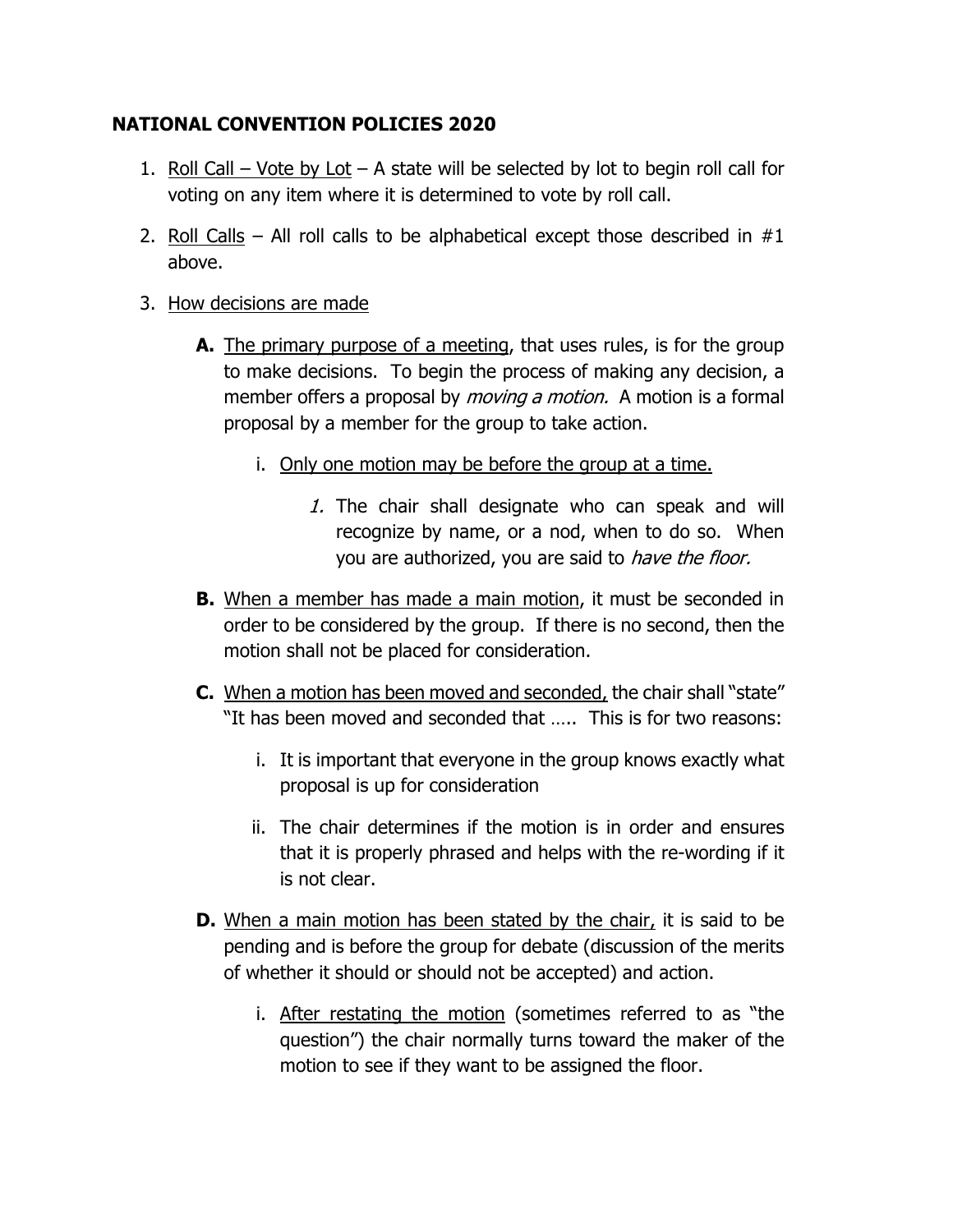- 1. It is good manners to allow each side of the motion (for and/or against) to speak in an alternate fashion.
- 2. Often it may become appropriate to not only limit the time in which an item can be debated, but to end the debate all together.
	- a. To do so, one must seek recognition from the chair and make a motion for the "Previous Question."
		- i. This must be seconded
		- ii. Is not debatable and requires a twothirds vote
- ii. When no one else seeks recognition to debate, the chair will ask, "Is there any further debate?" This means, is everyone in the group ready to vote on the question/proposal? Remember; debate the issue, not the personality. When debating, speak as though you are talking to the chair and not the member who offered the motion.
	- 1. Sometimes a secondary motion/amendment, which may occur if adopted, may modify the wording, and often the meaning, of the main motion.
		- a. This too must be seconded before being made for consideration/debate. If seconded, after any further debate, the chair will put the secondary motion/amendment to vote. Please note, after an amendment to a motion (secondary notion) is made and voted upon, the newly amended main motion will still need to be voted upon.
- iii. If there is no effort to get the floor after the Chair asks for "any further debate", the chair will put the question to vote by stating "the question is on the adoption of the motion (the main motion) that.....Those in favor of the motion, say aye, those opposed say no.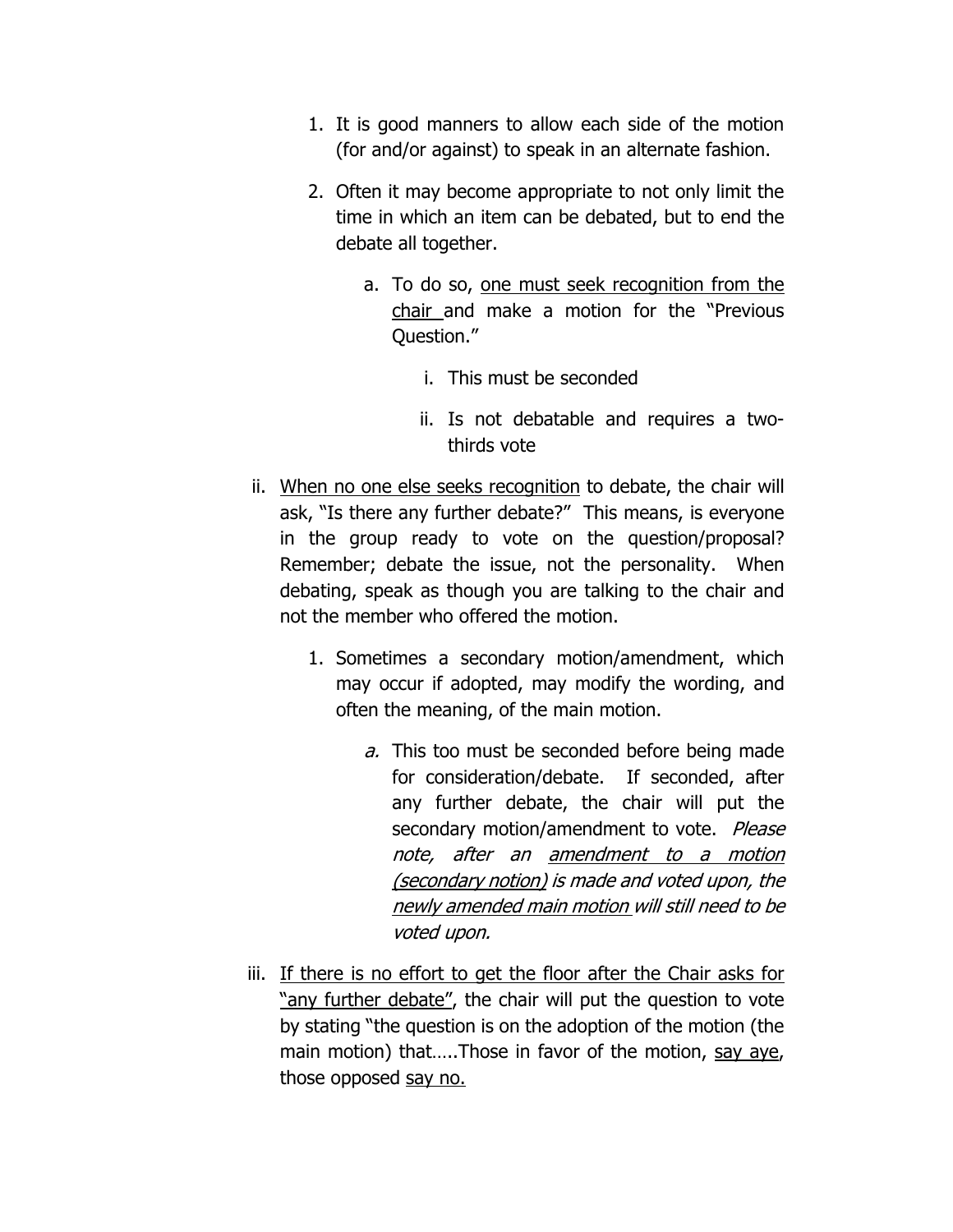- 1. When the voting is complete, the chair shall report
	- a. which side "has it"
	- b. declare whether the motion was adopted or lost
	- c. if necessary indicate when it becomes effective
	- d. announces the next item for business

### 4. Resolutions

- a. The resolution committee will review and consider two types of resolutions.
	- i. Floor resolutions are those that may, or may not, originate from the resolutions committee. Floor resolutions are usually requested for, and are presented before any other resolution action is taken on the floor. Floor resolutions are traditionally introduced before "considerate/standing resolutions". Resolutions that change the NASCOE Constitution and By-Laws must be presented to the delegates at least 30 days prior to the convention.
	- ii. Considerate/Standing Resolutions usually occur from year to year and are developed to recognize those who contribute to the convention and or the organization. Such resolutions could include resolutions in support of RASCOE, NAFEC and the National Convention host state.
	- iii. Resolution Action-Both types of resolutions (Floor and Considerate/Standing) will be voted upon when the presiding officer calls for each resolution in turn.

## 5. Voting

a. Proxies- $\frac{1}{2}$  $\frac{1}{2}$  $\frac{1}{2}$  No proxies shall be voted or allowed to vote in any regular or special meeting called in the manner provided during the convention.

<span id="page-2-0"></span>**<sup>1</sup> Proxy is when a member who expects to be absent from a meeting authorizes someone else to act in his or her place at the meeting.**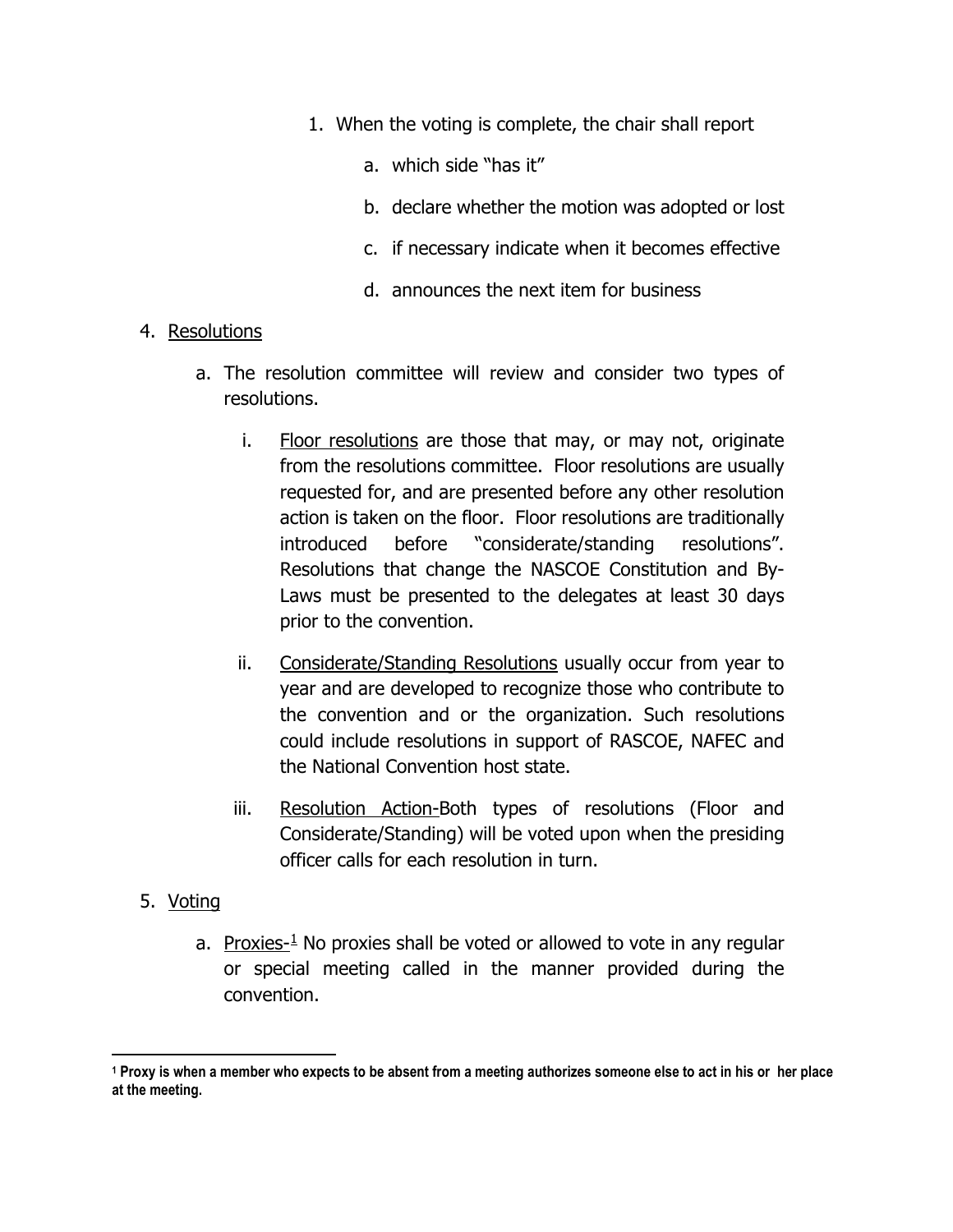- b. Secret Balloting No votes will be by secret ballot unless the Board of Directors determines to do so on a specific item during the assembled convention. For this purpose, area meetings are not considered to be a part of the assembled convention.
- c. Election of Officers Executive Committee Persons and Alternate Committee Persons – Area Caucus – Each state shall be granted two votes, all in accordance with the procedure prescribed in the By-Laws of the Association.
- d. Regular/General Business Session Meetings- Each state shall be granted two votes, all in accordance with the procedure prescribed in the By-Laws of the Association.
- e. Committee Business Session Meetings Each state is to have one vote on each subject upon which a vote is taken. If during the committee meeting a state is represented by its total official delegates, the state shall be still limited to only one vote. The person voting will not have to be a member of the state association's NASCOE Board of Directors, but must be an official representative of the state association. It is felt this type of voting is necessary to permit equal representation on subjects of vital importance which probably will be considered in committee meetings.
- f. Area Business Session Meetings Each state is to have a vote for each official delegate (2 votes) on each subject upon which a vote is taken. The person voting will not have to be a member of the state association's NASCOE Board of Directors, but must be an official representative of the state association. It is felt this type of voting is necessary to permit equal representation on subjects of vital importance which probably will be considered in meetings.
- g. Tie Votes-Can the President/Chair only vote to break a tie? No. If the President/Chair is a member of the assembly, he or she has exactly the same rights and privileges all other members, including the right to speak in debate and the right to vote on all motions/questions. However, the impartiality required of the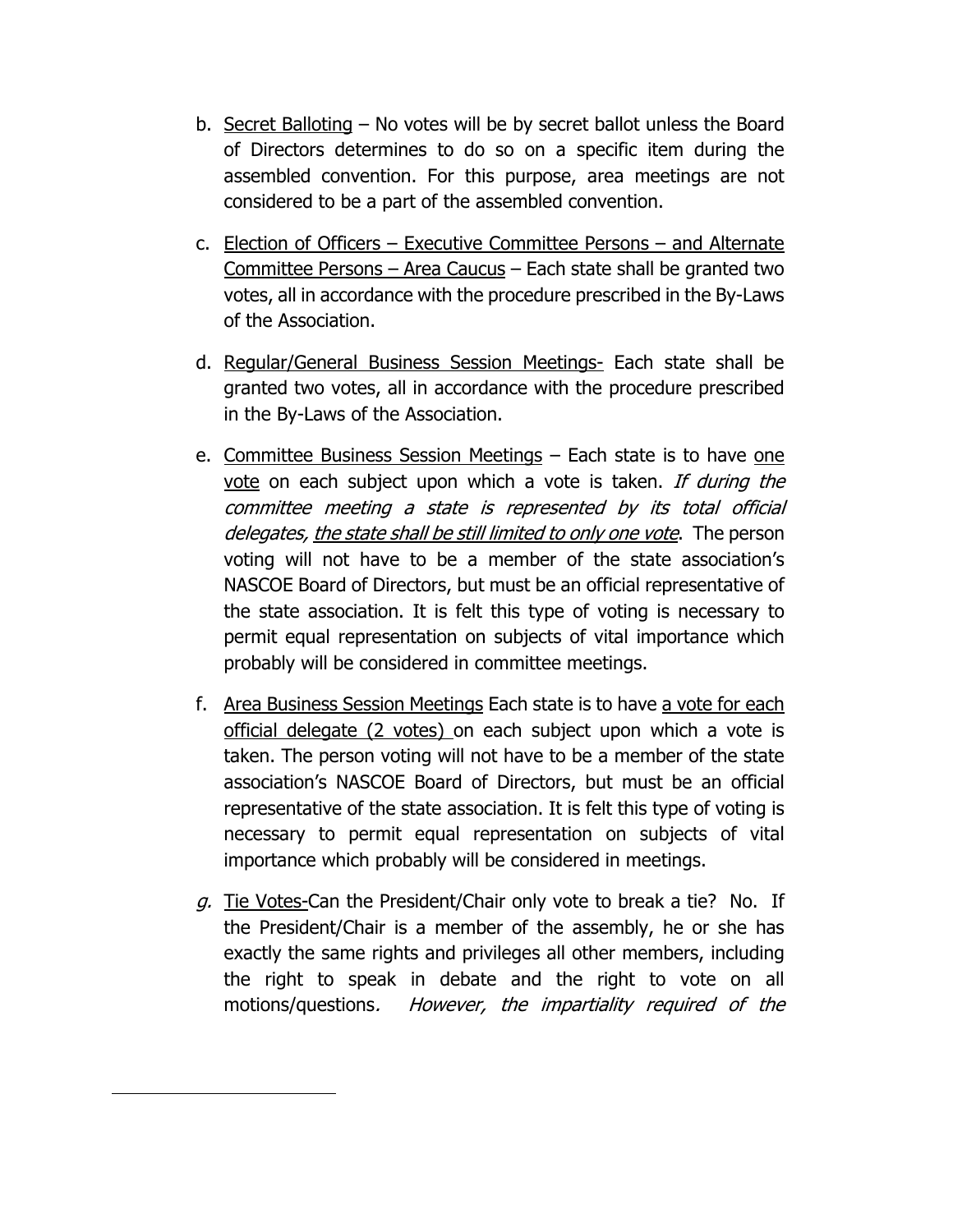presiding officer of an assembly precludes exercising the right to debate and also required refraining from voting except:

- i. When the vote is by ballot, or
- ii. Whenever his or her vote will affect the result
	- 1. If a motion requires a majority vote, it fails when there is a tie vote.
- 6. Participation in Activities by Persons Any NASCOE member can make motions, second motions, make nominations, etc.
- 7. Executive Sessions Area and Committee Meetings Executive sessions may be held if determined necessary by an Executive Committee Person or a committee chairperson in an area or committee meeting. Persons present in an area or committee meeting may also, by majority vote under voting policies in effect, determine to have an executive session.
- 8. Presentations By Individuals, States or Groups In area meetings, Area Executive Committeepersons will encourage individuals, states, or groups who desire to present recommendations to NASCOE's Board of Directors for action to present their views in the appropriate committee (or area) meeting to enable the recommendation(s) to become a part of the overall committee (or area) report if approved therein. Although this is preferred so as to save time in the assembled convention, it is not an absolute necessity as recommendations may be presented to the Board of Directors for action during any assembled meeting.
- 9. NASCOE Committee Reports
	- a. Committee reports usually include:
		- i. Reports should be brief and clear. It should give background necessary to an understanding of any recommendations the committee is making for decision by the assembly. There is a difference between a committee "report" and "recorded minutes" of a committee meeting.
		- ii. Recommendations from the committee should be attached, or listed at the end of the report. Each recommendation should be in the form of a motion so that it may be presented, discussed, and acted on the voting body. If opinions and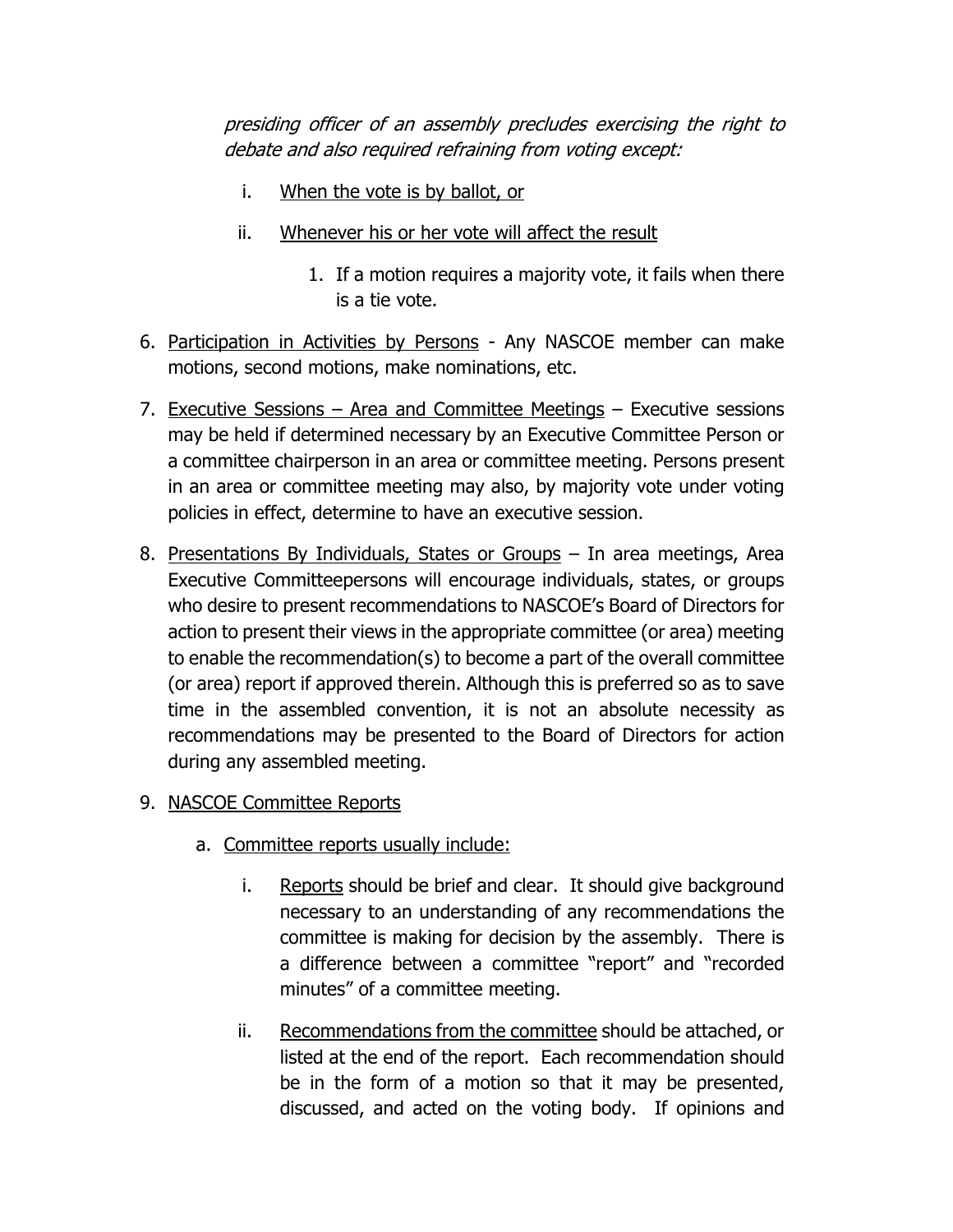recommendations are included in a report, and the report is approved, they are binding. Such a blanket commitment of "approving a report" is precarious.

- b. Agreement of Committee Reports
	- i. The report and the recommendations of a committee must be agreed on in a committee meeting. (See 4, E for committee voting) The committee members must have an opportunity to hear all the different viewpoints and be able to discuss them freely.
- c. Presentation of Committee Reports
	- i. In the order of business for committee reports, the presiding officer calls for each report in turn. Standing committees usually report first in order in which they are listed in the bylaws and are followed by special committees in the order of their appointment.
	- ii. A committee report is presented by its chairperson or by a designated member of the committee. The reporting member may introduce the report with a brief explanation if necessary. If a committee report is long, usually only a summary of it is presented.
		- 1. In conventions or annual meetings, committee reports usually are printed in advance of their presentation.
- d. Consideration of Committee Reports
	- i. A committee report, after being presented to an assembly, is open for comment, questions or criticism.
		- 1. A committee report cannot be amended except by the committee. A committee report, after it is presented, may be disposed in any of the following ways:
			- a. The report may be filed. This is the usual method for disposing of a committee report. It may be filed by a motion, or the presiding officer may announce, "The report will be filed". A filed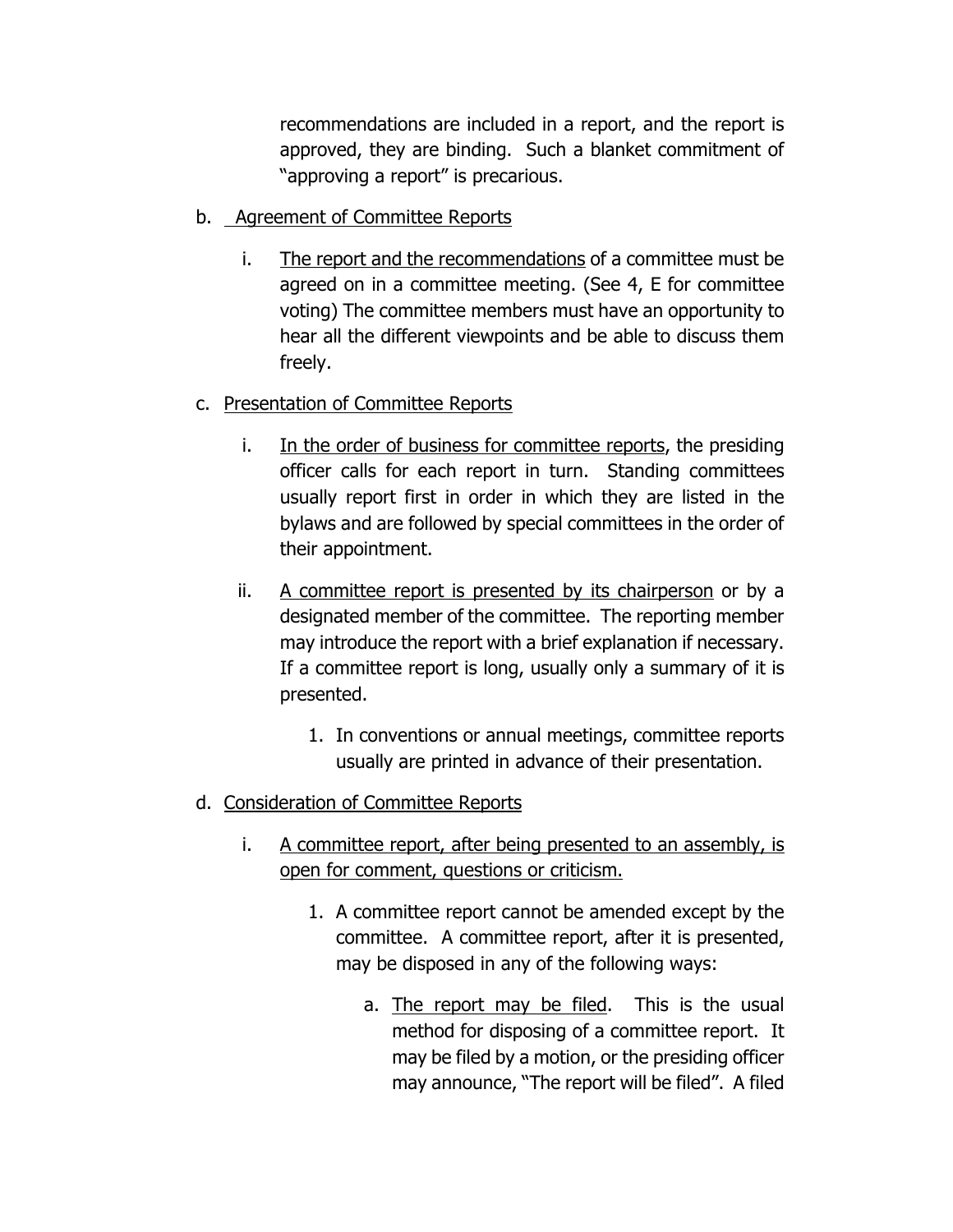report is not binding and is available for consideration at any time.

- i. A subject, and the report covering it, may be referred back to the committee for further study, modification, or recommendations.
- b. A report may be adopted/approved. This is not the usual method for disposing a committee report. Doing so causes the entire report to become binding. The word "accept" is sometimes used instead of adopt/approved. Since the adoption/approval of a committee report binds the assembly to everything in the report, organizations are wise to file reports instead of adopting/approving them.

# 10. Record of Committee Reports

- a. After a committee report has been presented, the reporting member hands it to the secretary for filing. A committee report is not included in the minutes unless the assembly votes to file, adopt/approve the report.
- b. Recommendations may be acted on separately, when they are presented, postponed to a definite time, or taken up under new business (organizational meeting). When several recommendations are interrelated and have not been printed or sent to the members previously, they should be read before being considered and voted upon.
	- i. Organizational meeting. Whenever the assembly desires to consider the recommendations, the chairperson of the committee reads the first recommendation of the committee and moves for its adoption.
		- 1. The motion should be stated in a form that will allow the assembly to vote directly on the proposal itself, not on whether to agree or disagree with the recommendation of the committee. A well-stated